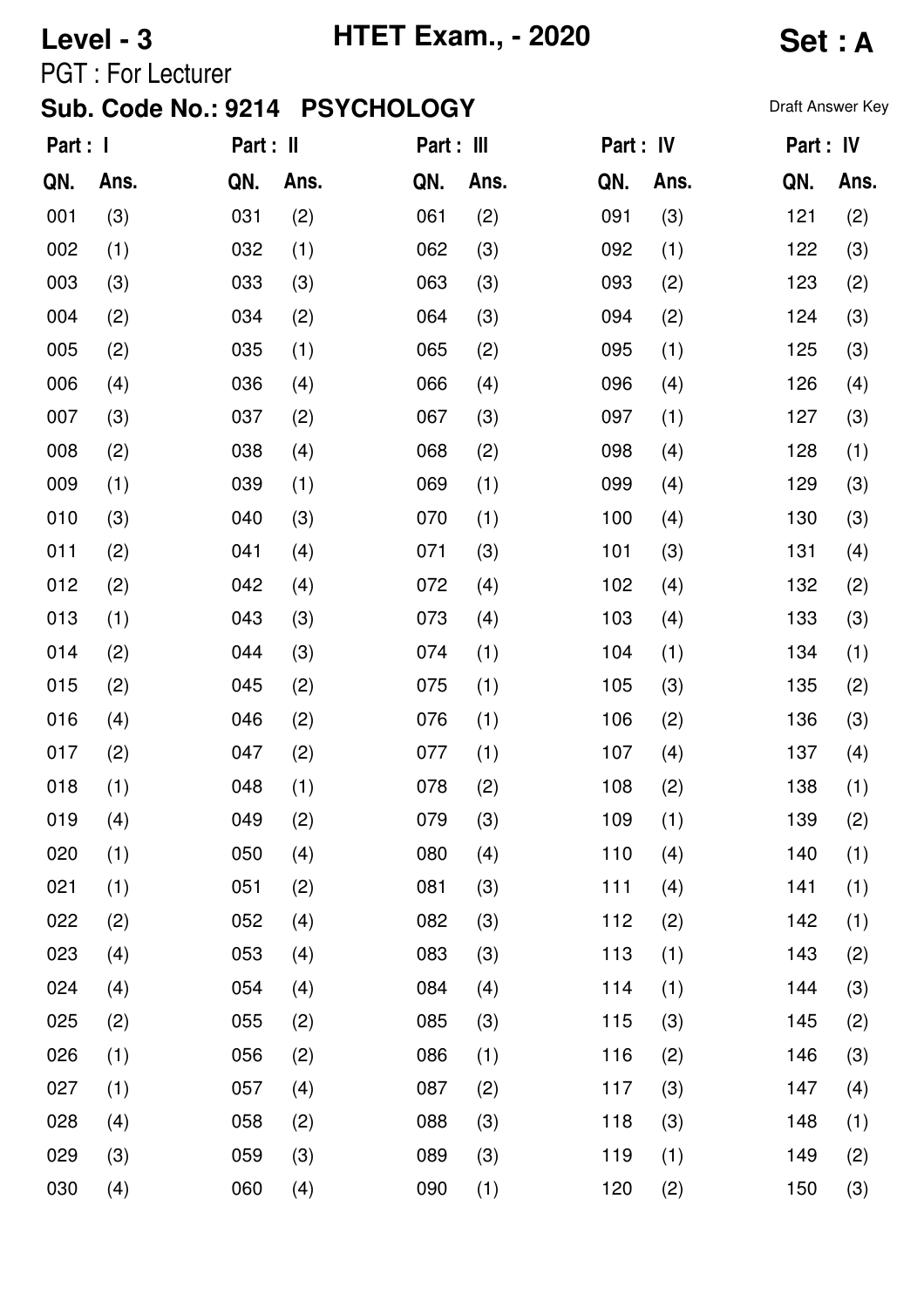### **Level - 3 HTET Exam., - 2020 Set : B**

PGT : For Lecturer

| Part : I |      | Part : II |      | Part : III |      | Part : IV |      | Part: IV |      |
|----------|------|-----------|------|------------|------|-----------|------|----------|------|
| QN.      | Ans. | QN.       | Ans. | QN.        | Ans. | QN.       | Ans. | QN.      | Ans. |
| 001      | (4)  | 031       | (3)  | 061        | (4)  | 091       | (2)  | 121      | (1)  |
| 002      | (2)  | 032       | (2)  | 062        | (2)  | 092       | (1)  | 122      | (2)  |
| 003      | (4)  | 033       | (4)  | 063        | (1)  | 093       | (4)  | 123      | (1)  |
| 004      | (1)  | 034       | (4)  | 064        | (3)  | 094       | (1)  | 124      | (2)  |
| 005      | (4)  | 035       | (3)  | 065        | (1)  | 095       | (2)  | 125      | (4)  |
| 006      | (1)  | 036       | (4)  | 066        | (2)  | 096       | (2)  | 126      | (3)  |
| 007      | (1)  | 037       | (2)  | 067        | (1)  | 097       | (4)  | 127      | (2)  |
| 008      | (2)  | 038       | (1)  | 068        | (2)  | 098       | (2)  | 128      | (1)  |
| 009      | (4)  | 039       | (4)  | 069        | (1)  | 099       | (2)  | 129      | (4)  |
| 010      | (4)  | 040       | (3)  | 070        | (3)  | 100       | (3)  | 130      | (3)  |
| 011      | (4)  | 041       | (2)  | 071        | (4)  | 101       | (3)  | 131      | (2)  |
| 012      | (1)  | 042       | (1)  | 072        | (3)  | 102       | (3)  | 132      | (1)  |
| 013      | (3)  | 043       | (3)  | 073        | (3)  | 103       | (3)  | 133      | (1)  |
| 014      | (1)  | 044       | (1)  | 074        | (3)  | 104       | (2)  | 134      | (4)  |
| 015      | (4)  | 045       | (2)  | 075        | (1)  | 105       | (3)  | 135      | (4)  |
| 016      | (2)  | 046       | (4)  | 076        | (1)  | 106       | (3)  | 136      | (4)  |
| 017      | (3)  | 047       | (4)  | 077        | (4)  | 107       | (4)  | 137      | (1)  |
| 018      | (3)  | 048       | (2)  | 078        | (3)  | 108       | (3)  | 138      | (4)  |
| 019      | (3)  | 049       | (4)  | 079        | (2)  | 109       | (4)  | 139      | (2)  |
| 020      | (2)  | 050       | (3)  | 080        | (4)  | 110       | (3)  | 140      | (3)  |
| 021      | (2)  | 051       | (2)  | 081        | (2)  | 111       | (2)  | 141      | (3)  |
| 022      | (3)  | 052       | (2)  | 082        | (1)  | 112       | (2)  | 142      | (3)  |
| 023      | (1)  | 053       | (2)  | 083        | (3)  | 113       | (1)  | 143      | (3)  |
| 024      | (2)  | 054       | (1)  | 084        | (1)  | 114       | (1)  | 144      | (3)  |
| 025      | (1)  | 055       | (2)  | 085        | (4)  | 115       | (1)  | 145      | (1)  |
| 026      | (2)  | 056       | (4)  | 086        | (3)  | 116       | (1)  | 146      | (3)  |
| 027      | (2)  | 057       | (2)  | 087        | (3)  | 117       | (4)  | 147      | (1)  |
| 028      | (2)  | 058       | (4)  | 088        | (3)  | 118       | (2)  | 148      | (1)  |
| 029      | (2)  | 059       | (2)  | 089        | (3)  | 119       | (4)  | 149      | (2)  |
| 030      | (1)  | 060       | (4)  | 090        | (3)  | 120       | (3)  | 150      | (4)  |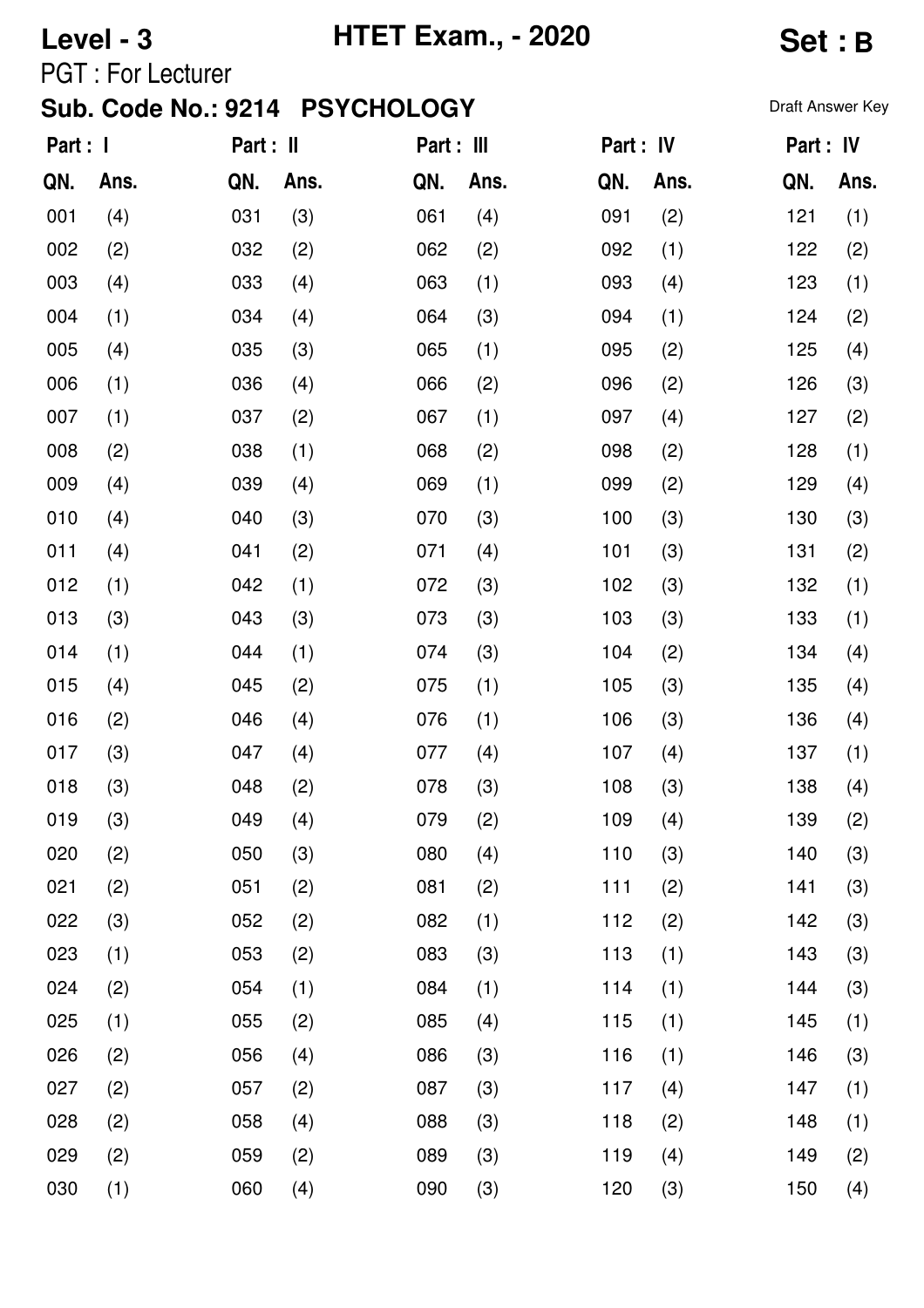## **Level - 3 HTET Exam., - 2020 Set : C**

PGT : For Lecturer

| Draft Answer Key |  |
|------------------|--|
|------------------|--|

| Part : I |      | Part : II |      | Part : III |      | Part : IV |      | Part: IV |      |
|----------|------|-----------|------|------------|------|-----------|------|----------|------|
| QN.      | Ans. | QN.       | Ans. | QN.        | Ans. | QN.       | Ans. | QN.      | Ans. |
| 001      | (1)  | 031       | (4)  | 061        | (3)  | 091       | (1)  | 121      | (2)  |
| 002      | (4)  | 032       | (4)  | 062        | (3)  | 092       | (3)  | 122      | (4)  |
| 003      | (2)  | 033       | (2)  | 063        | (1)  | 093       | (2)  | 123      | (3)  |
| 004      | (3)  | 034       | (3)  | 064        | (3)  | 094       | (1)  | 124      | (2)  |
| 005      | (1)  | 035       | (1)  | 065        | (2)  | 095       | (3)  | 125      | (4)  |
| 006      | (3)  | 036       | (2)  | 066        | (2)  | 096       | (3)  | 126      | (4)  |
| 007      | (1)  | 037       | (1)  | 067        | (4)  | 097       | (4)  | 127      | (3)  |
| 008      | (2)  | 038       | (1)  | 068        | (1)  | 098       | (1)  | 128      | (4)  |
| 009      | (2)  | 039       | (3)  | 069        | (1)  | 099       | (2)  | 129      | (3)  |
| 010      | (1)  | 040       | (2)  | 070        | (3)  | 100       | (3)  | 130      | (1)  |
| 011      | (3)  | 041       | (4)  | 071        | (1)  | 101       | (3)  | 131      | (1)  |
| 012      | (4)  | 042       | (3)  | 072        | (3)  | 102       | (4)  | 132      | (1)  |
| 013      | (3)  | 043       | (4)  | 073        | (1)  | 103       | (2)  | 133      | (4)  |
| 014      | (4)  | 044       | (2)  | 074        | (4)  | 104       | (1)  | 134      | (3)  |
| 015      | (2)  | 045       | (3)  | 075        | (2)  | 105       | (2)  | 135      | (3)  |
| 016      | (4)  | 046       | (4)  | 076        | (4)  | 106       | (4)  | 136      | (1)  |
| 017      | (2)  | 047       | (2)  | 077        | (4)  | 107       | (1)  | 137      | (2)  |
| 018      | (4)  | 048       | (1)  | 078        | (1)  | 108       | (3)  | 138      | (3)  |
| 019      | (2)  | 049       | (2)  | 079        | (3)  | 109       | (3)  | 139      | (1)  |
| 020      | (1)  | 050       | (2)  | 080        | (2)  | 110       | (4)  | 140      | (3)  |
| 021      | (1)  | 051       | (4)  | 081        | (3)  | 111       | (1)  | 141      | (1)  |
| 022      | (4)  | 052       | (2)  | 082        | (3)  | 112       | (4)  | 142      | (2)  |
| 023      | (2)  | 053       | (2)  | 083        | (1)  | 113       | (2)  | 143      | (3)  |
| 024      | (2)  | 054       | (2)  | 084        | (3)  | 114       | (2)  | 144      | (4)  |
| 025      | (3)  | 055       | (4)  | 085        | (3)  | 115       | (2)  | 145      | (1)  |
| 026      | (4)  | 056       | (4)  | 086        | (4)  | 116       | (2)  | 146      | (2)  |
| 027      | (2)  | 057       | (4)  | 087        | (1)  | 117       | (4)  | 147      | (1)  |
| 028      | (1)  | 058       | (2)  | 088        | (3)  | 118       | (2)  | 148      | (1)  |
| 029      | (1)  | 059       | (4)  | 089        | (2)  | 119       | (3)  | 149      | (2)  |
| 030      | (2)  | 060       | (3)  | 090        | (3)  | 120       | (3)  | 150      | (4)  |